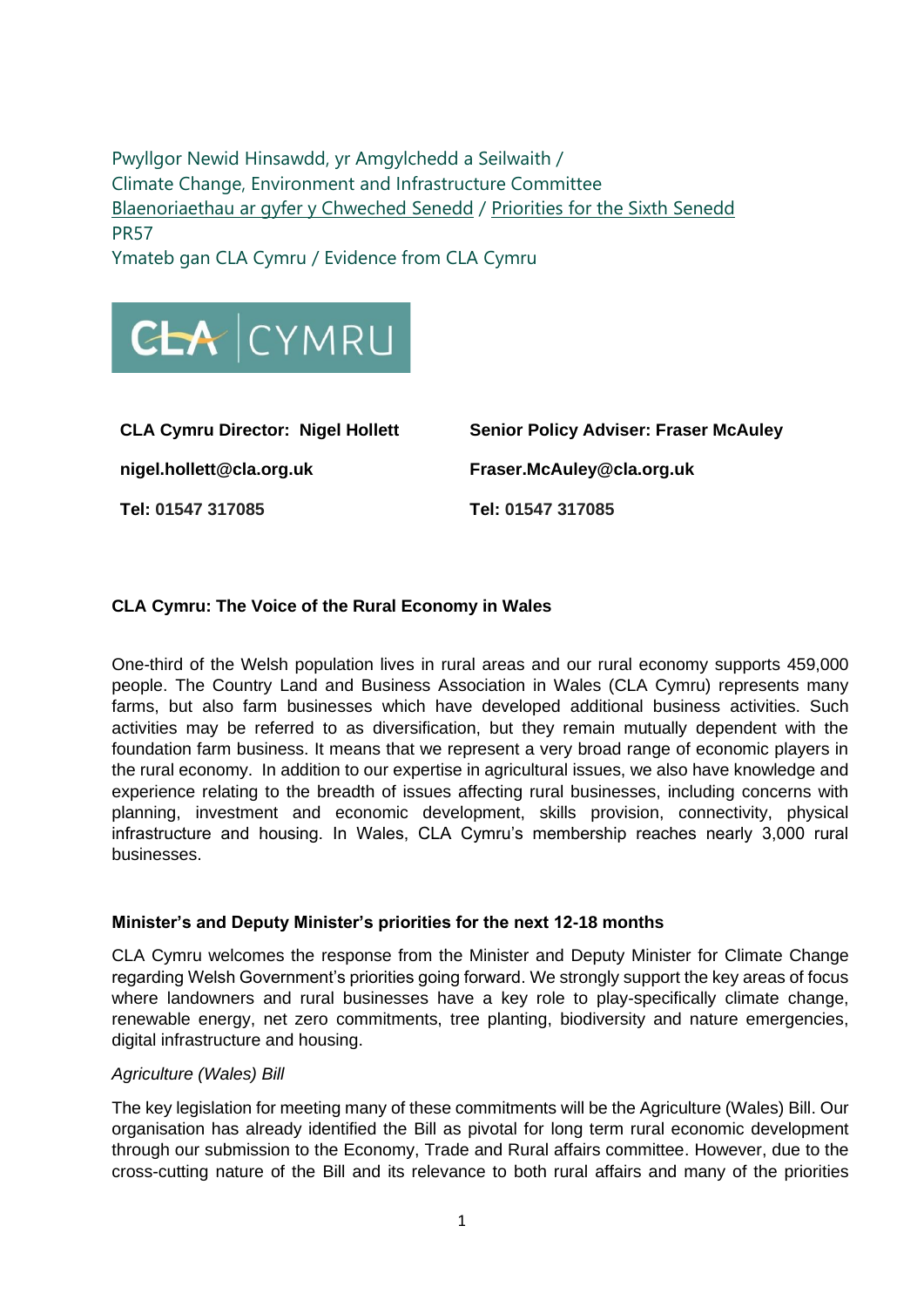identified above, we argue this Committee also has a role in scrutinising its legislative journey through the Senedd.

### *Sustainable Farming Scheme*

The development of the replacement for the Basic Payment Scheme and Rural Development Programme in Wales should be a key focus of the Committee in the short and medium term. The development and successful implementation of the Sustainable Farming Scheme (SFS) will be the key policy mechanism for meeting many of the commitments and aims set out by Welsh Government. There needs to be extensive stakeholder engagement, testing and trialling before full roll out and a clear and fair transition from the current policy to the new SFS. Existing environmental delivery in addition to the incentivisation of new environmental benefits needs to be at its heart.

# *Tree planting*

Improving the rate of tree planting within Wales by Welsh Government should also be a key priority of the Committee. Wales is well behind its own target of new planting of 2,000 hectares a year. The report on Woodland creation published earlier this year produced via the Wales Land Management Forum sub-group on forestry should be the key reference document for both the Committee and Welsh Government. The CLA and other key organisations all contributed and signed off the report which can be found at the following link.

[https://gov.wales/sites/default/files/publications/2021-07/woodland-creation-wales-report\\_0.pdf](https://gov.wales/sites/default/files/publications/2021-07/woodland-creation-wales-report_0.pdf)

# *Rural Connectivity*

Rural connectivity is vital for the long-term economic sustainability of the Welsh rural sector. We want the Committee to ensure Welsh Government is focussing upon the following key issues:

- Clarity of responsibility between governments and between Welsh Government departments and clarity for customers about what they need to do, options and their responsibilities;
- Investment via regional funding and growth deals should be invested in vital connectivity infrastructure to create economic growth;
- Long term fair deal for landowners who support vital infrastructure.

#### *Housing*

The availability and affordability of housing in rural areas has continued to decline, which has consequently effected employment opportunities, availability of skilled labour, business growth and the sustainability of rural services and amenities.

It is paramount that there is adequate supply of housing within these rural areas for the economy to thrive, and there needs to be a sufficient supply in the right place and of the right nature. It's well known that landowners have played a pivotal role in providing housing to help sustain their communities for future generations and wish to continue to do so however, it is felt that among our members and the wider collective of rural occupiers, they are discouraged by the existing tax regime and complexity of the planning system. The CLA published a planning report earlier this year and we argue the key recommendations need to be acted on by Welsh Government. The report can be found at the link below and we are providing more detail through the Local Government and Housing Committee submission due on the 17<sup>th</sup> September.